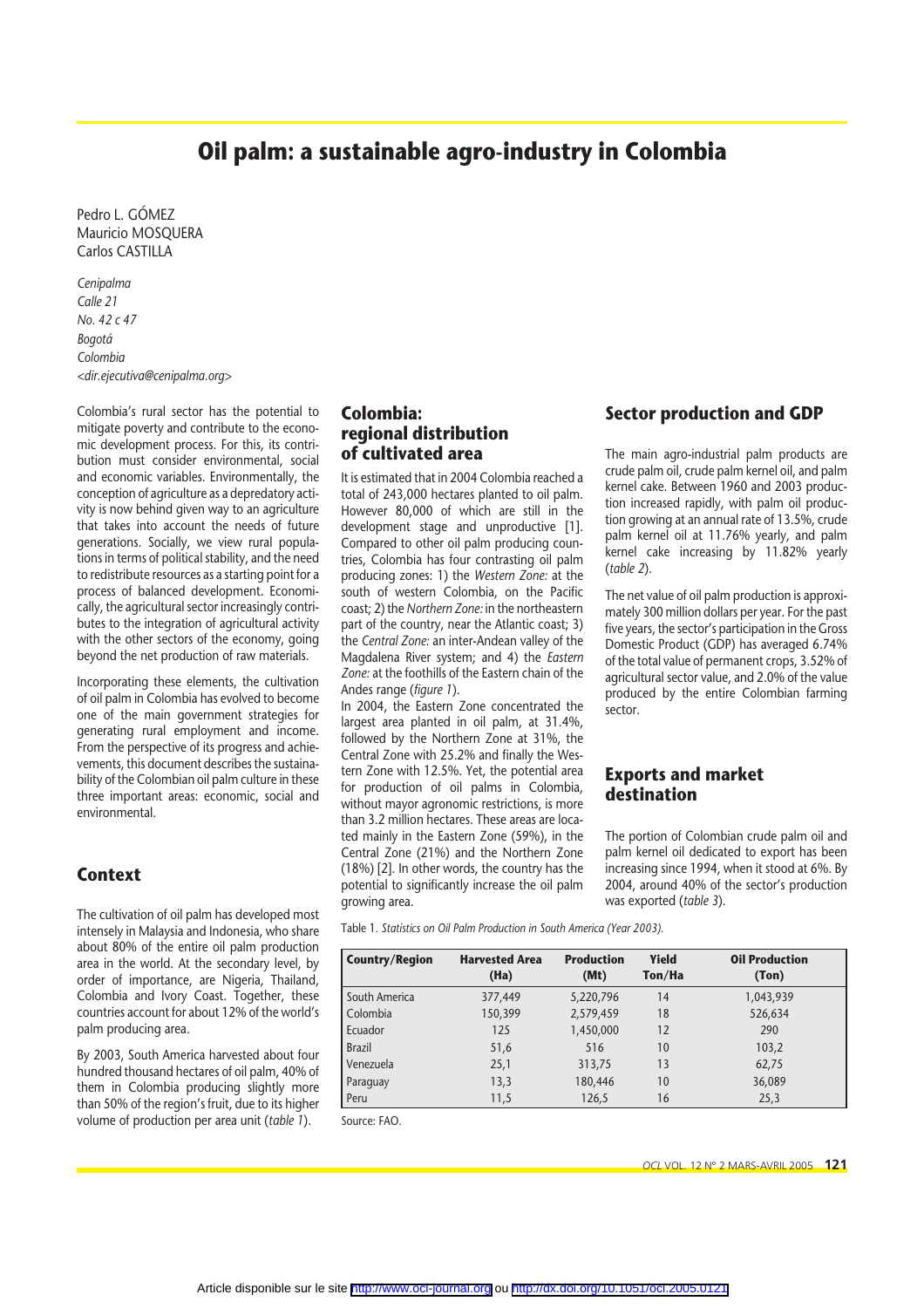

Figure 1. *Colombia oil palm cultivated zones.*

### **Uses of oil palm agro-industrial products in Colombia**

The products of the agro industry area used in industrial processes dedicated to four types of goods: direct human consumption, animal feeds, manufacture of non edible products and oleo chemicals.

Both, the liquid (oleic) and solid (stearin) portions of crude palm and palm-kernel oils are for human consumption as cooking oils, margarines, industrial fats, candies, pastries, emulsifiers, and other products, and account for 56% of the oils and fats produced in Colombia.

The crude palm oil and the palm kernel cake are used in the preparation of animal feed. The non-food products which incorporate oil palm byproducts are soaps, fuels, candles, cosmetics and inks. Finally, oil palm agro-industrial products also appear in the oleo-chemical industry as epoxidized oils, polyurethane foam, polyhydric alcohols, polyacrylic resins, fatty acids, non-sodic soaps and fatty esters.

### **The social importance of Colombian oil palm culture**

During the last fifteen years Colombia has experienced the effects of liberalized trade

Table 2*. Colombia: Production of agro-industrial Palm sub-products. 1961-2003.*

| <b>Production (Ton)</b> | <b>Palm oil</b> | <b>Palm kernel cake</b> | <b>Palm kernel oil</b> |
|-------------------------|-----------------|-------------------------|------------------------|
| 1961                    | 1,7             | 275                     | 225                    |
| 1965                    | 2,2             | 495                     | 405                    |
| 1970                    | 26,9            | 3,85                    | 3,15                   |
| 1975                    | 39,2            | 5,225                   | 4,275                  |
| 1980                    | 69,8            | 9,35                    | 7,65                   |
| 1985                    | 125,25          | 13,372                  | 10,941                 |
| 1990                    | 251,961         | 25,451                  | 20,824                 |
| 1995                    | 387,646         | 35,93                   | 28,744                 |
| 2000                    | 524,001         | 56,207                  | 45,432                 |
| 2001                    | 547,571         | 61,159                  | 49,781                 |
| 2002                    | 528,4           | 59,853                  | 48,717                 |
| 2003                    | 526,634         | 65,443                  | 49,766                 |

Source: FAO-Fedepalma.

Table 3*. Destinations of crude palm oil and crude palm kernel oil.*

| Country              | Palm oil       | <b>Palm kernel oil</b> |  |
|----------------------|----------------|------------------------|--|
| England              | 40,6           | 23,5                   |  |
| Peru                 | 14             | 9,8                    |  |
| Venezuela            | 10,5           | 10,1                   |  |
| <b>Brazil</b>        | 8,3            | 2,4                    |  |
| <b>Mexico</b>        | $\overline{4}$ | 42,7                   |  |
| Chile                | 3,5            | 4,2                    |  |
| Dominican Rep.       | 3,4            |                        |  |
| Netherlands          | 2,3            |                        |  |
| Panama               | 2,2            |                        |  |
| <b>United States</b> | 2,1            |                        |  |
| Germany              | $\overline{2}$ |                        |  |
| Others               | 7              | 7,2                    |  |
| Total                | 100            | 100                    |  |

Source: Fedepalma.

agreements (commercial aperture) without a strategy to consolidate the agricultural sector's ability to handle it. As a result, the competitive skills of all Colombian rural sector actors were not properly developed. There are instances where for some sectors the adaptation has not been traumatic and may have even benefited. At the other extreme, however, other sectors are facing immense obstacles to continuing their productive activities, because they are forced to compete with more efficient and subsidized producers in other countries [3], and have generated a runaway increase in rural poverty rates.

Given the lack of opportunities, the bankruptcy of many legal business, and limited state assistance by the Colombian government, the rural labor force has been forced to participate in the cultivation of illegal crops. Yet, this income source is not a viable alternative since it destroys the social fabric and disrupsts the moral values and customs of the Colombian society [4].

It is in this context were the sustained growth of products like the oil palm has proved to be quite positive, since it functions as a valid alternative that offers good living conditions for the personnel involved. Permanent crops thus have comparative advantages because of their adaptation to the natural environment, and furthermore offer better conditions to the rural worker as he or she enters into more complex production processes with greater added value.

In Colombia, the oil palm is backed by a solid, business-oriented sectoral production organization (Fedepalma – Colombian Federation of oil palm growers) that has been able to design adequate strategies for positioning its products into the macro-economic environment. These include the generation of social capital in the oil palm-growing regions.

The palm-oil companies have invested in the provision of social services (health and education) for the local communities that provide labor, supported the organization of cooperatives for rural workers to provide labor for the palm companies [5], and stimulated the development of productive partnerships. These productive partnerships establish integration agreements among the different social elements of the Colombian rural areas (farmers, businessmen and government). In such arrangements, farm workers provide manpower, knowledge, and resources; and the State guarantees investment incentives such as low interest rates, grace periods for credit payments, and other economic incentives. For their part, companies commit themselves to buy the fruit production, and to provide technical assistance. In some cases they provide knowledge of the production and marketing processes,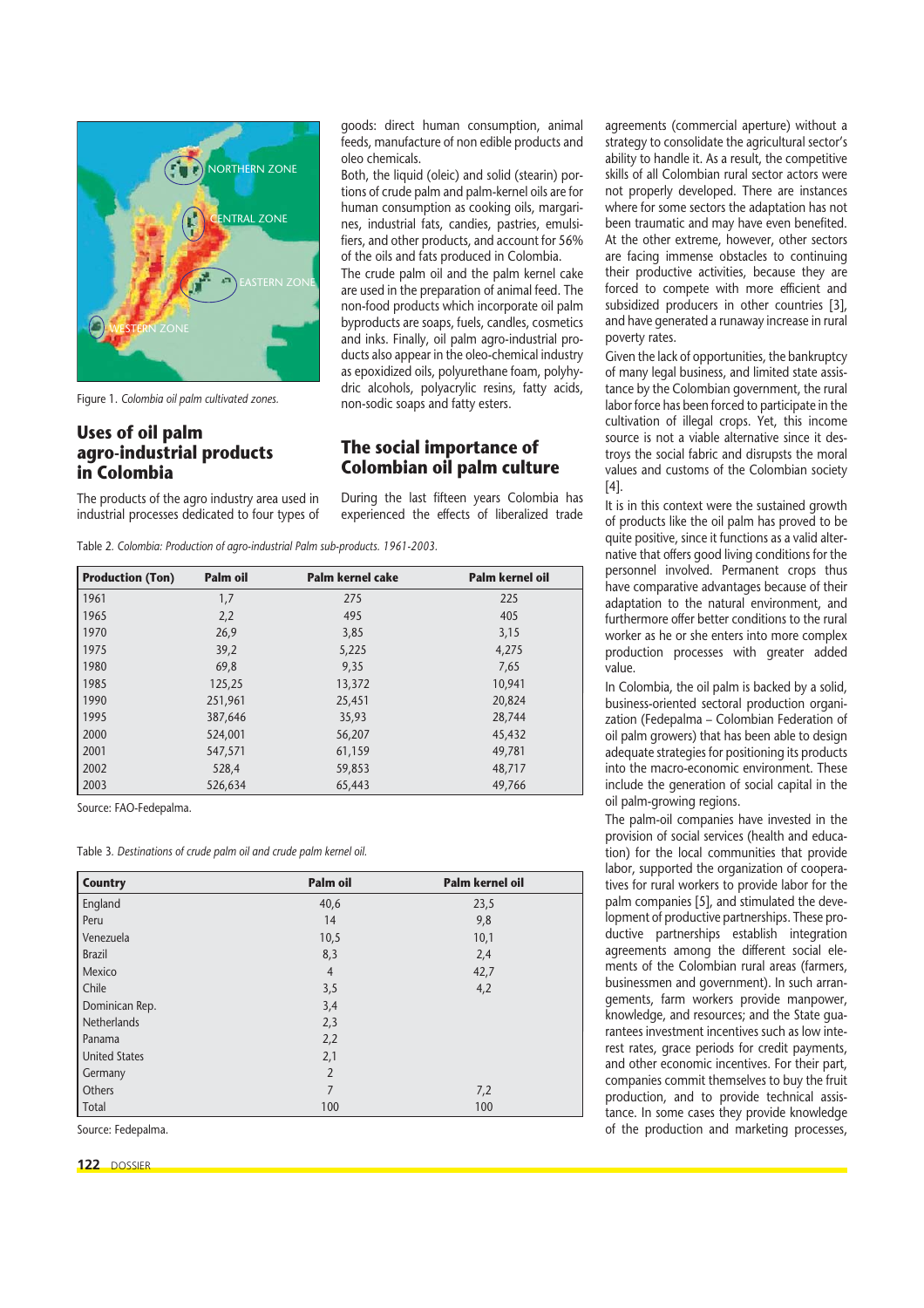acting as managers of the productive partnerships [6].

As a result of these initiatives, it may be observed that rural workers involved in the oil palm have higher incomes than the rest of the population, and that the oil palm-producing communities have a more equitable income distribution than the rest of the Colombian rural population [5].

Notably, nationwide the agro-industry generates around 27,000 direct jobs, and an estimated 25,000 indirect ones [7]. In addition, the oil palm plantations are situated in areas of very low demographic density, averaging one inhabitant for every 3.7 hectares, generating around one direct job for every 7 hectares. The results of a survey taken in the oil palm-

producing municipalities of Colombia indicate that: 1) oil palm workers' homes enjoy greater economic stability than those of workers in other rural activities; 2) oil palm culture is seen as an activity that generates well-remunerated employment for relatively unskilled labor; and 3) oil palm production is perceived as a barrier to the expansion of illegal crops [5].

### **Oil palms and the environment**

One of the sector's main concerns has been the sustainable management of the plantations. The results of a recent study have been published in the book entitled *Environmental performance of the Colombian palm culture sector* [8], show the following findings.

The impact of the world wide level cultivation of oil palms on biodiversity has been the theme of intense debate, because of the destruction of tropical forest areas in Malaysia and Indonesia. However, the situation in Colombia has been different, because even though a high proportion of the area was originally forested, 87% of the areas planted to oil palm were previously used for annual crops and extensive cattle grazing with some degree of degradation. In such cases oil palm contributes significantly to ecosystems improvement (because its perennial nature allows for natural resilience to restore degraded soil resources and its high carbon sequestration potential contributes to minimize the overall effects of green house gases). In addition, the nature of the cropping system is such that allows for the adaptation and/or generation of management strategies and actions coherent with a sustainable management of the crop. Examples of these are:

– *Pest and diseases control*: as an alternative to the vulnerability of monocropping systems to attacks by pests and diseases, strategies to enhance the strengthening of the ecosystems include one or more of the following: 1) planting leguminous plants to protect the soil and minimize weed growth, 2) planting nectariferous species which host natural pest predators, 3) replacing applications of broad-spectrum pesticides with specific biocides, and 4) increasing the tolerance to pests and disease attacks by adequate fertilization programs.

– *Incorporation of organic matter:* most plantations use as a soil management practices the incorporation of mill byproducts (empty fruit bunches, shells and fiber). Though neglected in the past, palm oil mill effluents are now increasingly used as fertilizer.

– *Sustainable water management:* in association with banana growers, the oil palm-growing sector is leading programs to recover, protect and manage fifteen river-basins in the Sierra Nevada de Santa Marta (northern Colombia).

– *Handling of effluents:* at the beginning of the decade of the nineties, the main environmental impact of this agro-industry on the environment was the dumping of extraction process byproducts into bodies of water. Today, 99% of the extracting plants have effluent treatment systems. Furthermore, they are following the country's environmental norms concerning the permitted organic load of discharged water.

– *Gas emissions:* Some companies use the methane gas generated in their effluent treatment ponds as a source of energy for their extracting mill. With this practice, in addition to reducing costs, they avoid the release of a gas that contributes to the deterioration of the ozone layer.

Finally, the sector's commitment to environmental management is evidenced by the fact that each company operating in the sector must have an environmental management plan of action which is implemented and functional.

### **Science and technology for palm agro-industry**

In Colombia, *sectoral* associations have gained strength by establishing contracts with the State to manage public resources deriving from the taxes paid by its associates. In the case of the oil palm, *Fedepalma collects* a fee amounting to 1% of the value of the crude palm oil and 1% of the value of the palm kernel, which is used for investment in the development of the palm oil sector in the areas of a) research, technical assistance and technology transfer; b) sanitary control, c) commercialization, d) promotion of product consumption, and e) economic, social and infrastructure programmes [9].

One of the Colombian oil palm-growing sector's strategies has been to invest in technology. This interest led to the creation, in 1991, of the Oil Palm Research Center (Cenipalma), which uses these resources and others from national and international financial agencies to finance its research agenda.

### **Problems**

Most pests and diseases of oil palm in Colombia are unknown in other places, so it cannot be expected that technology developed in other countries be adapted. Instead, Colombia must develop its own technology. Furthermore, the regional diversity of Colombia's oil palm production zones is manifested in varying climatic conditions and diverse soil characteristics, which is reflected in specific problems for each region (table 4).

The most significant problems associated with oil palm culture in Colombia are: 1) Northern Zone: water deficit, 2) Central Zone: water deficit, pests, poor soils and aluminum saturation, 3) Eastern Zone: water deficit, diseases, aluminum saturation, and poorly drained and compacted soils, and 4) Western Zone: diseases and pests.

#### *Research strategies*

1) Cenipalma develops and performs its research agenda according to the mandate of the oil palm growers, represented by research advisory committees that they themselves elect. Every zone has thematic committees in agronomic practices, mill management, and a third one that brings together owners and managers. They prioritize regional research activities, which are then ratified by nationallevel committees on each theme and submitted for consideration by Cenipalma's maximum policy-forming body, the General Assembly. Research projects are locally reviewed at seminars held twice a year in each Zone.

2) Cenipalma performs a large part of its research on commercial plantations. There, the companies' technicians, together with those from Cenipalma, supervise and control the quality of the experiments and their results. In this way the applicability of the resulting technologies is ensured, personnel from the plantations are trained, and resources to support the research are leveraged from the companies. Cenipalma also hires external advisors of the highest level to provide technical supervision of its research work.

The participation of students in research projects at Cenipalma should be mentioned as a contribution to the development of human resources. According to estimates by Cenipalma's Office of Human Resources, around 70% of the technical personnel currently working in the Colombian oil palm culture sector have had some kind of work association with Cenipalma.